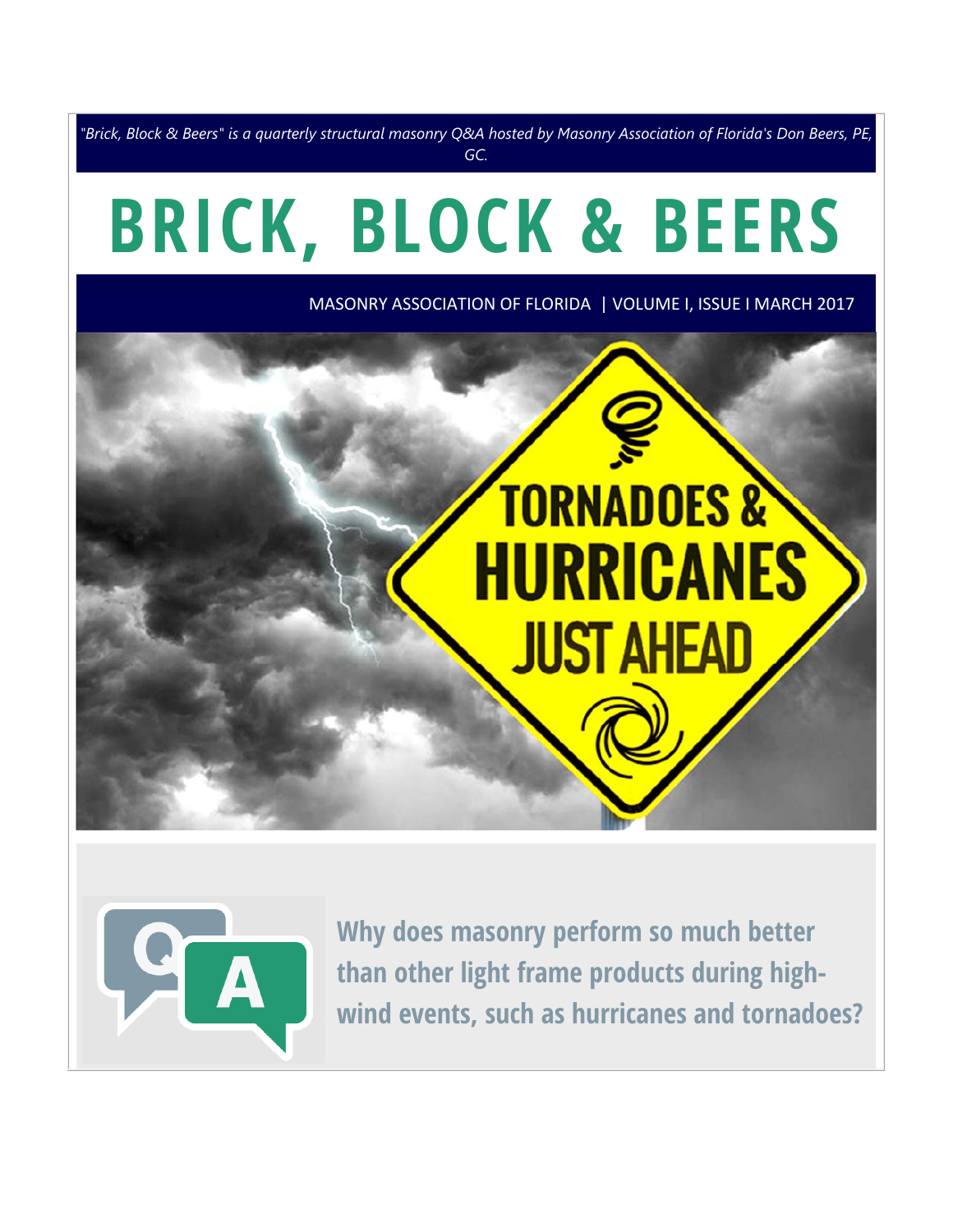

## **Masonry's Many Strengths : Don Beers, PE, GC**

Long time South Florida residents who have weathered a severe hurricane often express a heartfelt thankfulness that they were in a concrete masonry structure. Structures built of many lesser products have weathered hurricanes but block homes provide the secure comfort of rock solid construction. This is not just anecdotal– its common sense. After reading this article perhaps you will have a better understanding of concrete masonry's built in strength.

It's all about the "safety factor". Simply stated the "safety factor" is the difference between what engineers expect will be the largest wind load a structure will ever be exposed to --- and the wind load that they calculate would rip the structure apart. Structural engineers always like a good safety factor – usually around 3 times or 300%. Poor construction and material deficiencies erode safety factors but if you have sufficient safety factor there is some room for error.

Light framing such as wood or light gauge steel fight hard for sufficient safety factors to meet the required codes which specify what those factors will be. One of the reasons is weight. If your structure is light then it is completely dependent on how each individual member connects to the member next to it. The weight of concrete and block decreases the connection strength necessary to hold everything together. That is because its heavy, compact nature makes it more stable in high winds.

Individual connectors such as nails or screws are the next stumbling block to light frame safety factors. Wood has a high strength to weight ratio – which is a positive. The problem comes in trying to connect the hundreds and hundreds of individual wood pieces together in a typical home. A tree branch can be very strong – but if you saw it off you will have a real problem on your hands to nail it back on to its original strength. Individual nails and screws have a relatively low connecting strength of 100 to 200 pounds where the connections between members may require 1000 or 2000 pounds of connection. Dozens of nails may be required for a single connection. The reserve strength of concrete and masonry is in steel reinforcing bars. The most typical bar used in residential block construction is a #5 bar (5/8" diameter). The allowable connecting strength of a single #5 bar is 9920#. This is not a special bar, it is the typical bar used everywhere. A connection requiring 1000# of connecting force would have a safety factor of almost 10 with the use of a single standard #5 connector.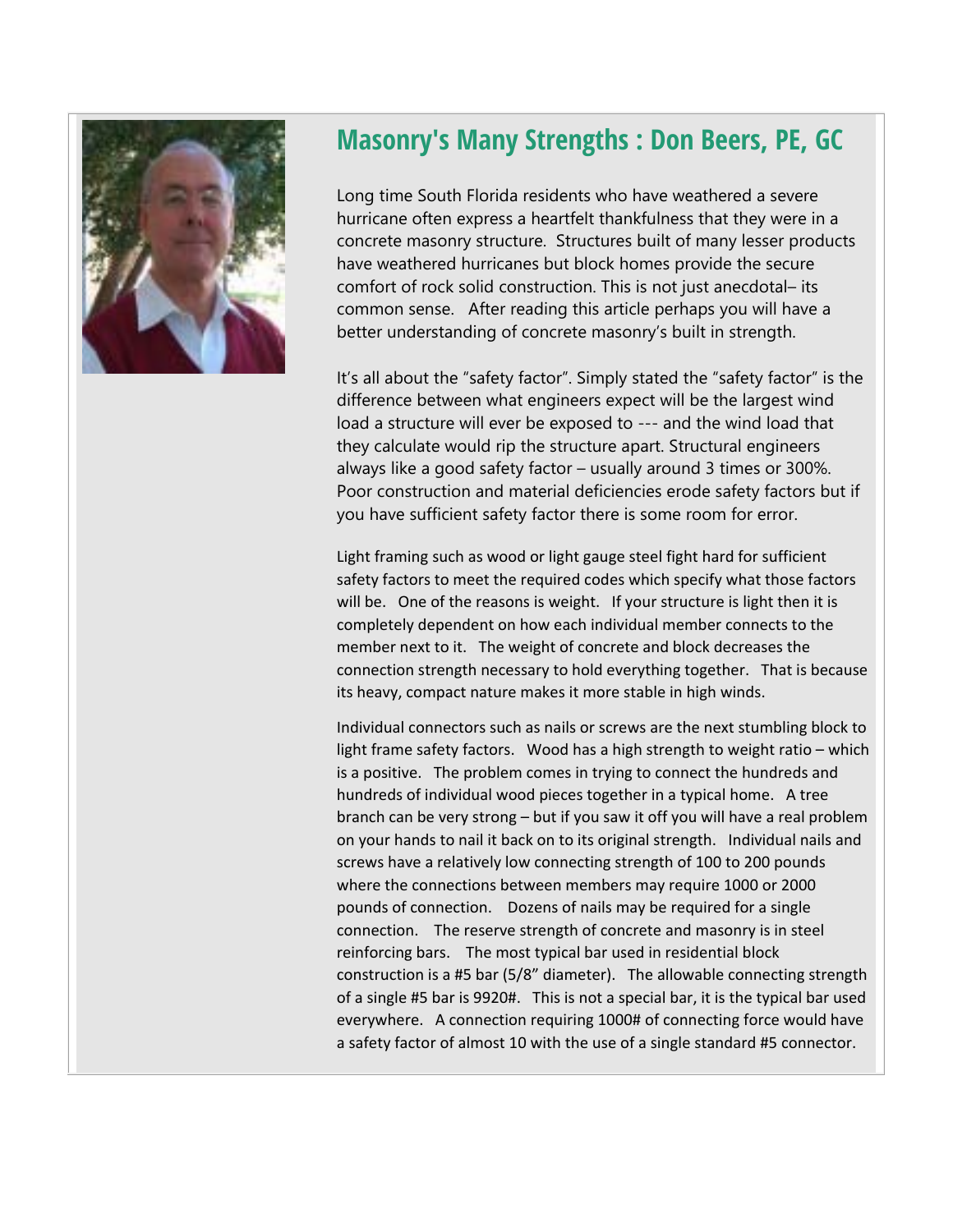It is a legitimate question to ask if higher safety factors – beyond minimum code requirements – make a difference in hurricane and tornado damage levels. The answer is a resounding yes. All structural types incur damage during major storm events. But the percentage of damaged structures of a particular construction type and the severity of that damage is clearly related to safety factor. This fact is being recognized in the current push for resilient structures. Code officials and community governments across the Country are recognizing the value of a little extra safety factor in reducing catastrophic storm damage. Many Florida residents have learned that lesson well and insist on concrete masonry for added piece of mind.

## **Additional Resources**

- NCMA Structural Design Software http://ncma-br.org/sw-nbs.asp
- 35% increase in Concrete Masonry Strength http://bit.ly/2no94iK
- CA Website on Enhanced Resilience http://www.cement.org/advocacy/codes/structuraldesign/enhanced-resiliency

# **Attend the \*Live\* Webinar**

### **Masonry vs. Hurricanes & Tornadoes (1 Hour CILB & FBPE)**

April 18, 2017 @ 11:00 AM - 12:00 PM To register: http://bit.ly/2nocO3P

#### **Thank you to our Sponsor:**



Oldcastle Coastal is your complete resource for Masonry and Hardscape products. With quality name brands such as Belgard, Anchor Wall Systems, Pine Hall Brick and Interstate Brick we take pride in manufacturing the best quality products and representing the premiere product lines in the market.